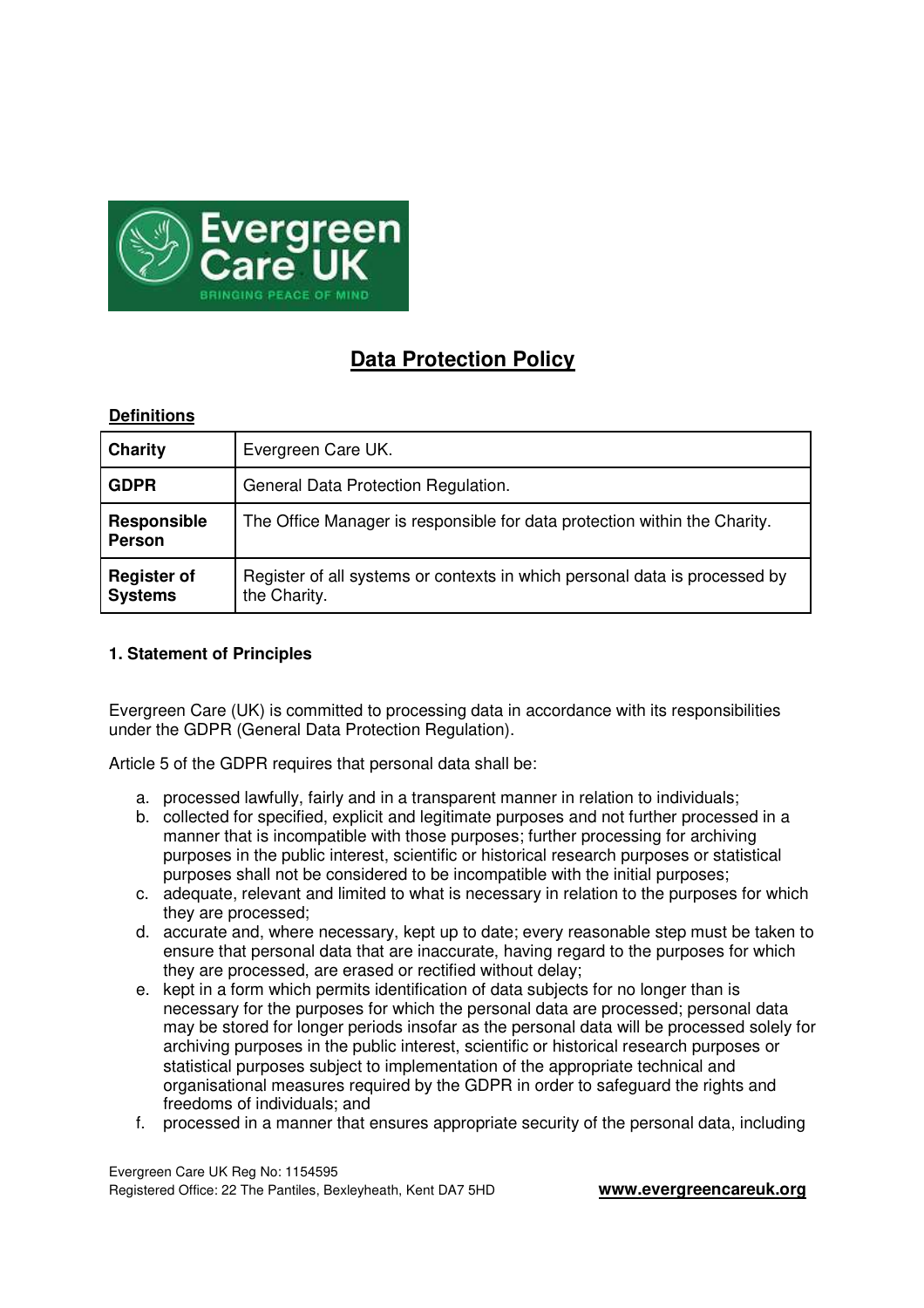protection against unauthorised or unlawful processing and against accidental loss, destruction or damage, using appropriate technical or organisational measures."

### **2. General provisions**

- a. This policy applies to all personal data processed by ECUK.
- b. The Office Manager shall take responsibility for ECUK's ongoing compliance with this policy.
- c. This policy shall be reviewed at least annually.
- d. ECUK is registered with the Information Commissioner's Office as an organisation that processes personal data.

# **3. Lawful, fair and transparent processing**

- a. To ensure its processing of data is lawful, fair and transparent, ECUK will maintain a Register of Systems.
- b. The Register of Systems shall be reviewed at least annually.
- c. Individuals have the right to access their personal data and any such requests made to the charity shall be dealt with in a timely manner.

# **4. Lawful purposes**

- a. All data processed by ECUK must be done on one of the following lawful bases: consent, contract, legal obligation, vital interests, public task or legitimate interests (see ICO guidance for more information).
- b. ECUK will note the appropriate lawful basis in the Register of Systems.
- c. Where consent is relied upon as a lawful basis for processing data, evidence of opt-in consent shall be kept with the personal data.
- d. Where communications are sent to individuals based on their consent, the option for the individual to revoke their consent should be clearly available and systems should be in place to ensure such revocation is reflected accurately in the Charity's systems.

### **5. Data minimisation**

a. ECUK shall ensure that personal data is adequate, relevant and limited to what is necessary in relation to the purposes for which they are processed.

### **6. Accuracy**

- a. The Charity shall take reasonable steps to ensure personal data is accurate.
- b. Where necessary for the lawful basis on which data is processed, steps shall be put in place to ensure that personal data is kept up to date.

Evergreen Care UK Reg No: 1154595 Registered Office: 22 The Pantiles, Bexleyheath, Kent DA7 5HD **www.evergreencareuk.org**